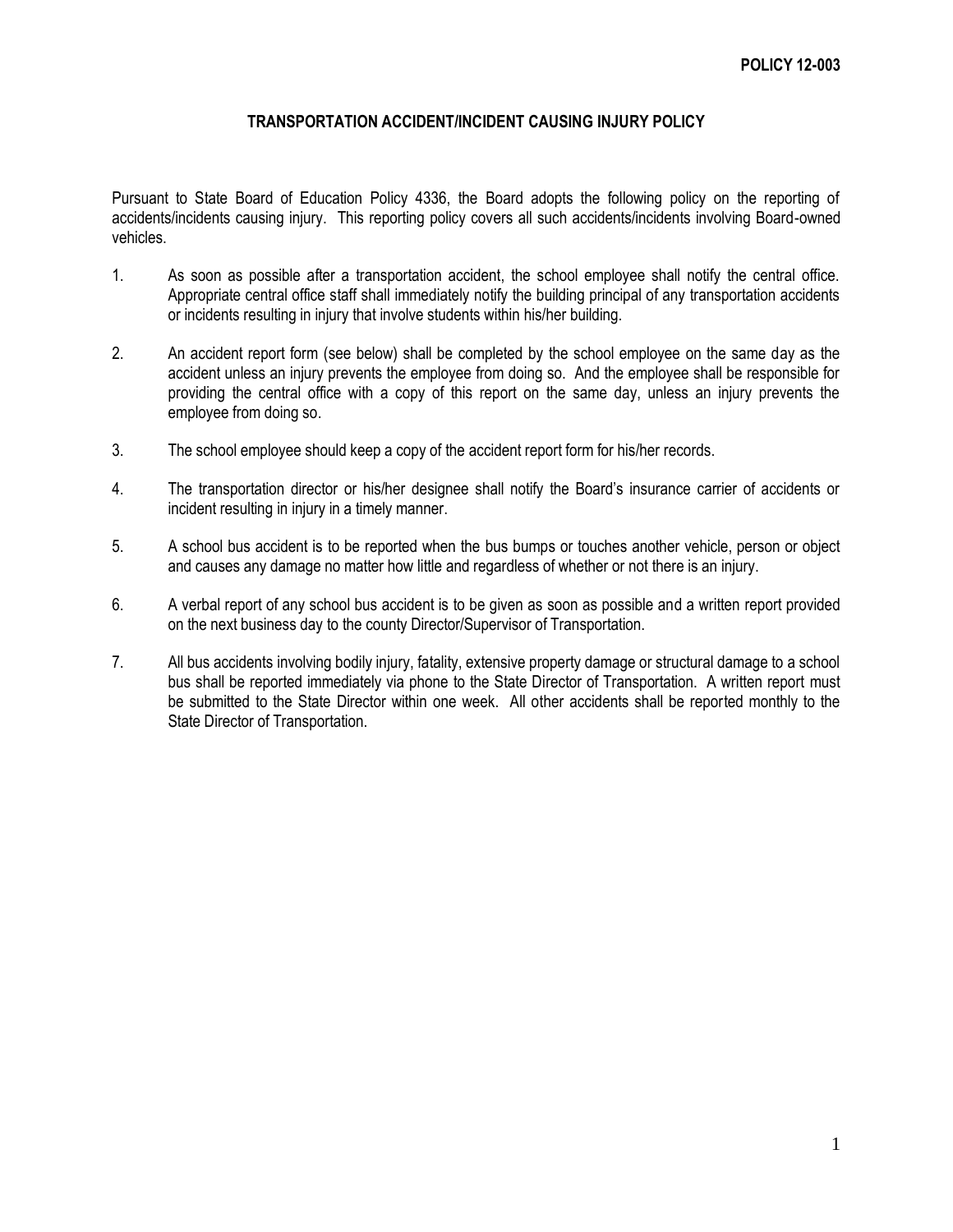## **TRANSPORTATION ACCIDENT/INCIDENT CAUSING INJURY REPORT FORM**

DATE SUBMITTED: \_\_\_\_\_\_\_\_\_\_\_\_\_\_\_\_\_\_\_\_\_\_\_\_\_\_\_\_\_\_\_\_\_\_\_\_\_\_\_\_\_\_\_\_\_\_

SCHOOL WHERE REPORTED IS ASSIGNED: \_\_\_\_\_\_\_\_\_\_\_\_\_\_\_\_\_\_\_\_\_\_\_\_\_\_\_\_\_\_\_\_\_\_\_\_\_\_\_\_\_\_\_\_\_\_\_\_

NAME(S) OF SUPERVISING TEACHER(s); OTHER PERSONNEL INVOLVED: \_\_\_\_\_\_\_\_\_\_\_\_\_\_\_\_\_\_\_\_

- 1. DATE OF ACCIDENT/INCIDENT: \_\_\_\_\_\_\_\_\_\_\_\_\_\_\_\_\_\_\_\_\_\_\_\_\_\_\_\_\_\_\_\_\_\_\_\_\_\_\_\_\_\_\_\_\_\_\_\_\_
- 2. STUDENT(s) INVOLVED IN ACCIDENT/INCIDENT (If student(s) are from another school, so indicate):

## 2A. NON-STUDENTS INVOLVED IN ACCIDENT/INCIDENT:

- 3. TIME AND PLACE (Be as precise as possible):
- 4. INCIDENT (Describe fully.):

5. ACTION TAKEN (Describe fully action taken by you or your supervisor):